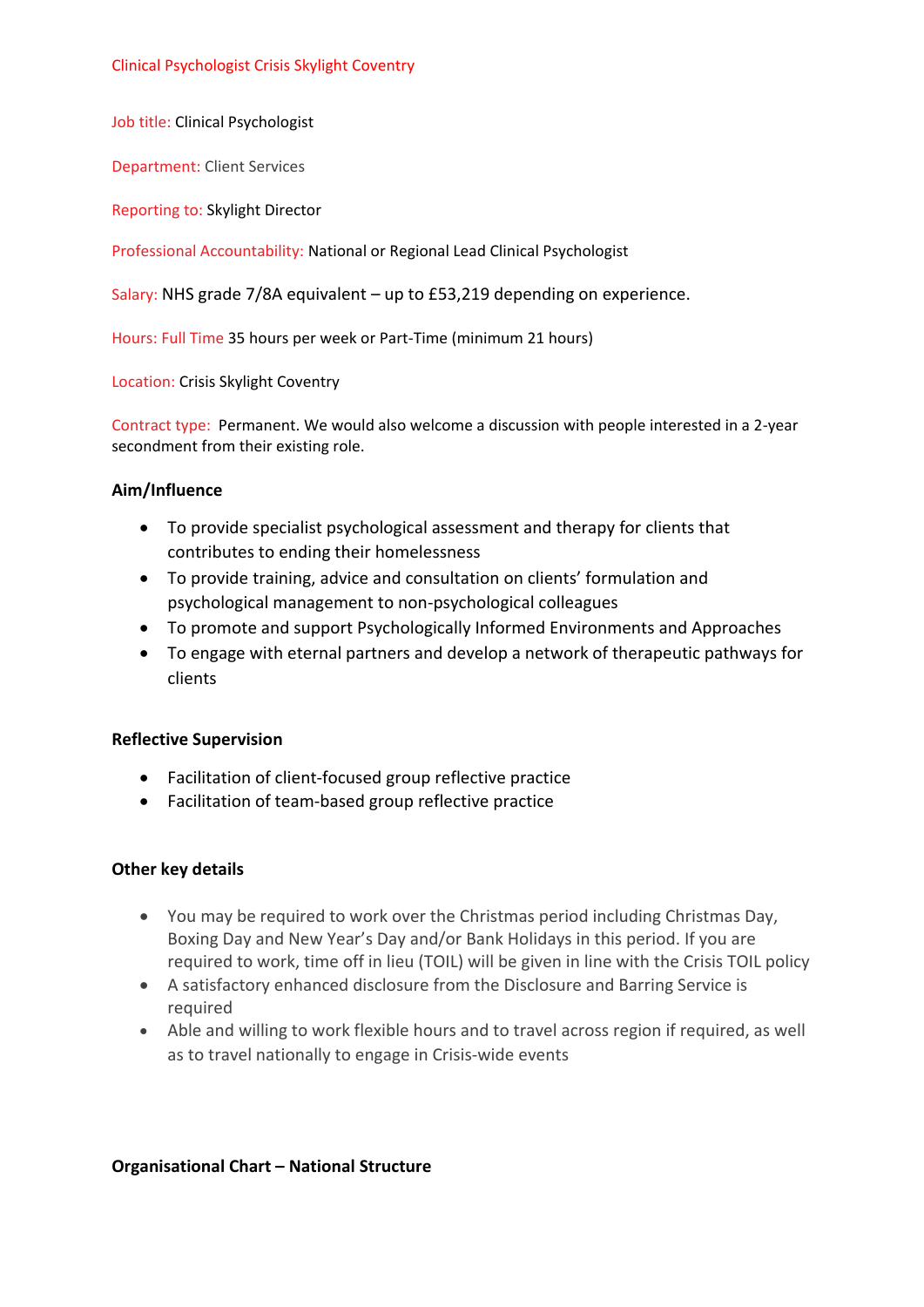

The National structure indicates the wider managerial, clinical and professional accountabilities to the National/Regional Lead Clinical Psychologist and peer supervision/communities of practice within Crisis.

Line management supervision will be provided monthly by the relevant Skylight manager.

In addition, we will provide access to monthly clinical supervision which may be externally sourced where appropriate.

All structures are kept under review to ensure they meet operational and professional requirements.

**Job responsibilities Therapy**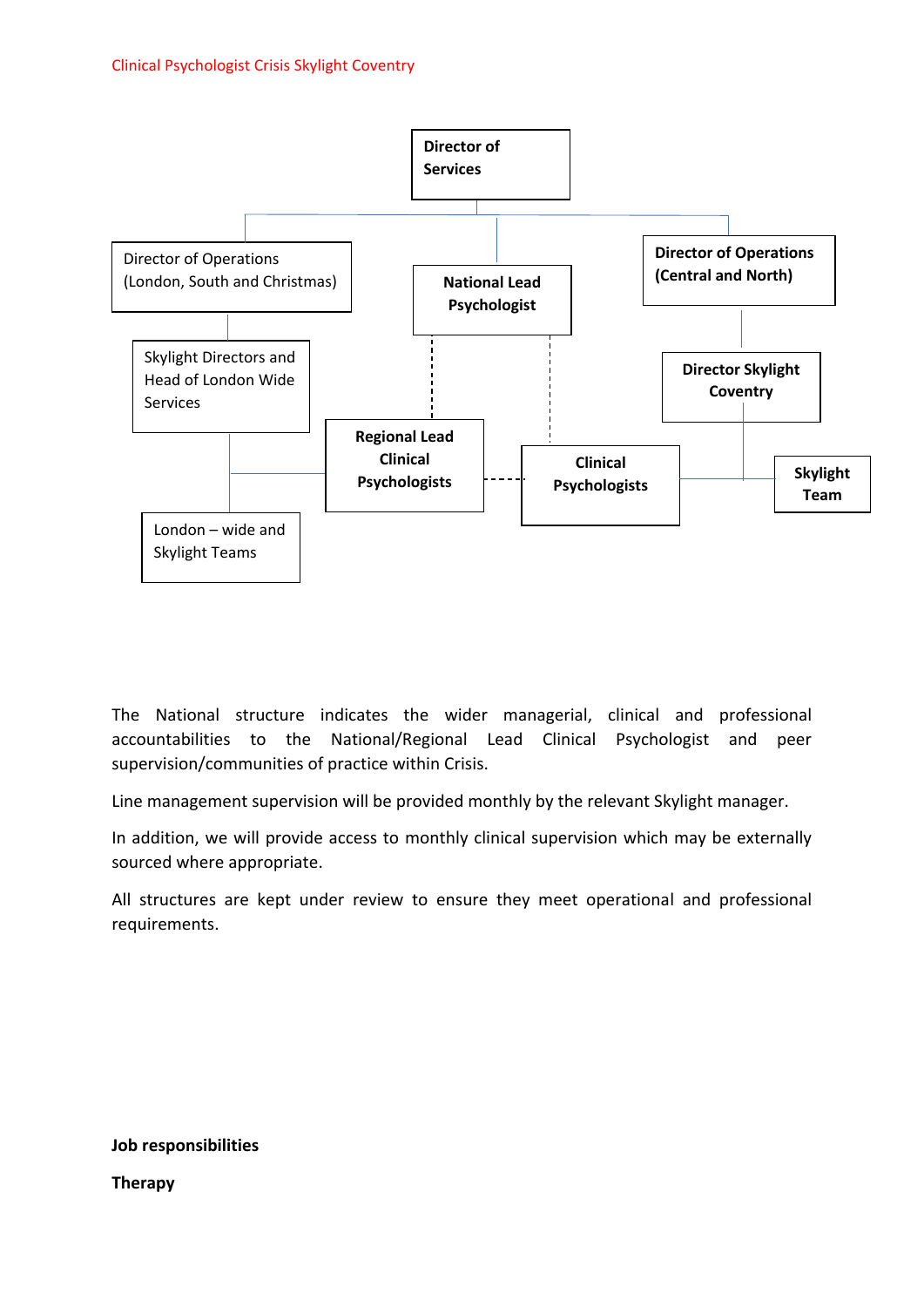- 1. To practice applied psychology as an autonomous Health and Care Professionals Council (HCPC) registrant at a specialist level, employing methods based upon evidence-based practice.
- 2. To provide specialist psychological assessments of clients referred to and within the team based upon the appropriate use, interpretation and integration of psychological data from a variety of sources including self-report measures, rating scales, direct and indirect structured observations.
- 3. To formulate and implement plans for the management of a client's mental health problems, based upon an appropriate conceptual framework of the client's problems, and employing methods of proven efficacy and to share those formulations with others to enable psychological explanations of factors implicated in accommodation maintenance and loss.
- 4. To evaluate options for intervention taking into account theoretical and therapeutic models and highly complex factors concerning biopsychosocial and historical processes that have shaped the individual.
- 5. To undertake risk assessment and risk management for individual clients and to provide general advice to other professionals on psychological aspects of risk assessment and management.
- 6. To liaise with referrers, GPs and other professionals concerned with clients in order to develop and review care plans.
- 7. To communicate in a skilled and sensitive manner, information concerning the assessment, formulation and treatment options for clients.

# **Professional and training**

- 1. To provide "on the job" support, guidance and consultation to other team members, including facilitating group reflective practice.
- 2. To contribute to in the development of a high quality, responsive, engaging and accessible service, advising Crisis colleagues on those aspects of the service where psychological and/or organisational matters need addressing.
- 3. To fully engage in clinical supervision with a qualified psychologist in accordance with BPS recommendations.
- 4. To maintain registration with the HCPC as a Practitioner Psychologist and engage fully in CPD in line with HCPC requirements.
- 5. To ensure the development and articulation of best practice in psychology within the service area and contribute across the service by exercising the skills of a reflexive and reflective scientist practitioner, taking part in regular professional supervision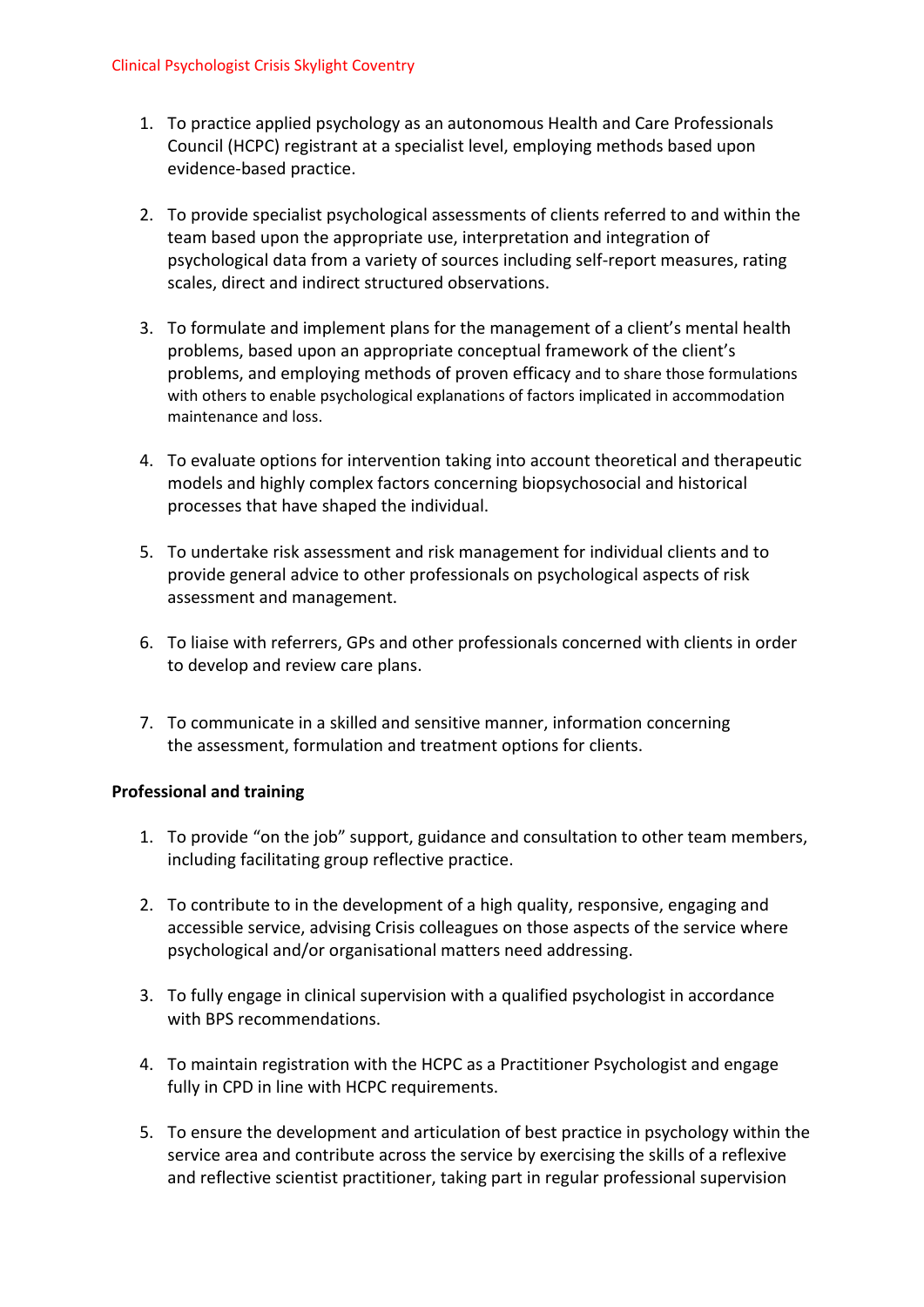and appraisal and maintaining an active engagement with current developments in the field of clinical or counselling psychology and related disciplines.

6. Provide support for student psychologists and Skylight volunteers as required.

## **Psychologically Informed Environments**

- 1. To participate in the establishment, implementation and monitoring of operational policies to support the delivery of Psychologically Informed Environments (PIE) across Skylight services.
- 2. To maintain and promulgate the highest standards of clinical record keeping including electronic data entry and recording, report writing and the responsible exercise of professional self-governance in accordance with professional codes of practice of the British Psychological Society and Crisis policies and procedures.
- 3. To evaluate own practice utilising clinical outcome measures.
- 4. To work with our Research and Evaluation teams to help us frame and identify the meaningful outcomes required by our clients and participate in the evaluation of evidence-generated practice to ensure our services are effective.

### **General responsibilities**

- 1. Actively encourage and support member involvement within Crisis
- 2. Develop an understanding of homelessness and Crisis' aims
- 3. Follow Crisis policies and procedures, including health and safety and safeguarding
- 4. Carry out other reasonable duties that may be required

### **Person Specification**

### **Essential**

1. Registration with the HCPC as a Practitioner Psychologist with post-graduate doctoral level training in clinical, forensic or counselling psychology (or its equivalent for those trained prior to 1996) with relevant practical experience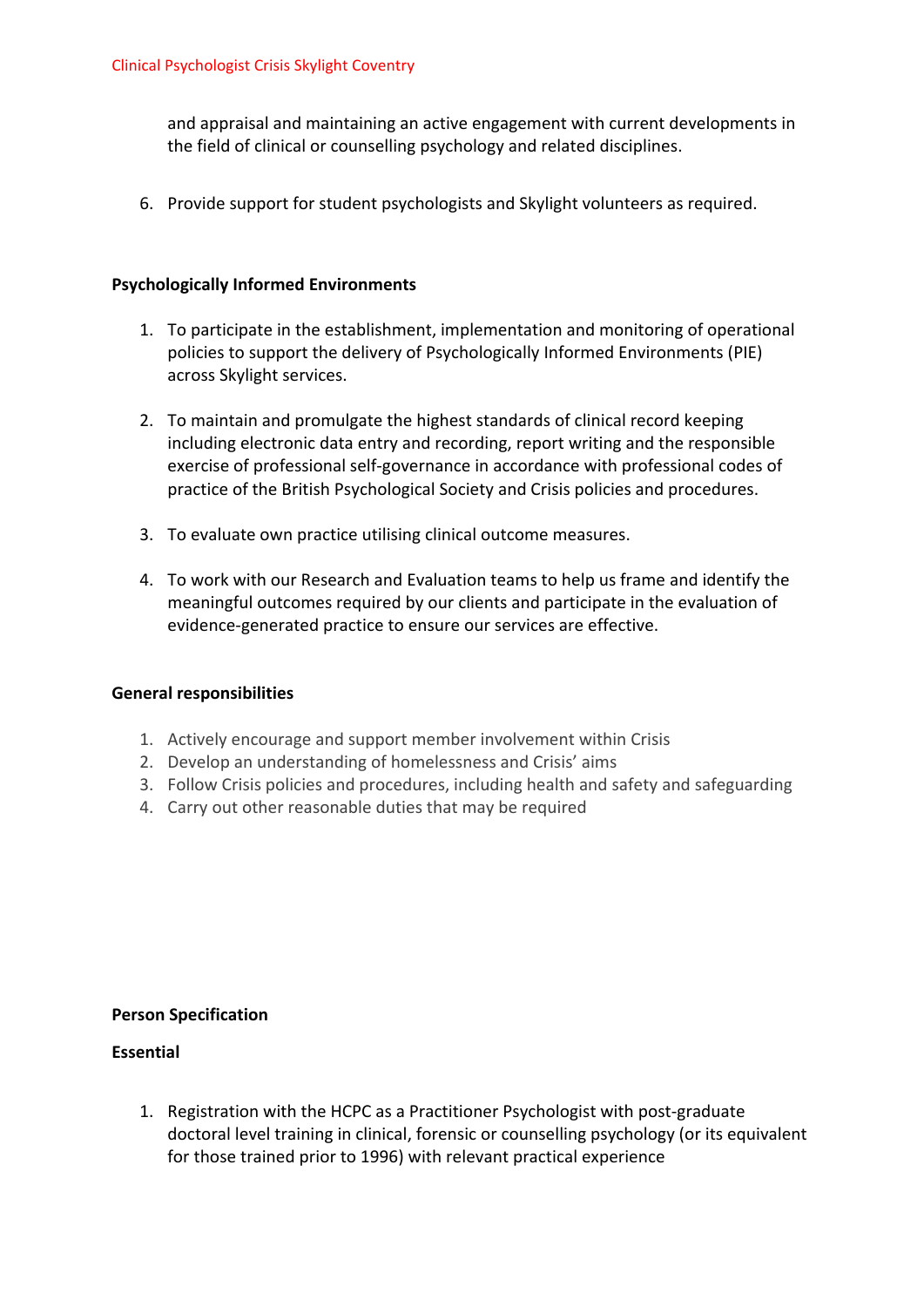- 2. Experience of evidence based therapeutic interventions including (one or more of) Systemic Therapy, Cognitive Behavioural Therapy, Positive Behaviour Support, Mentalisation Based Treatment (MBT), Dialectical Behaviour Therapy, Cognitive Analytical Therapy, and Acceptance & Commitment Therapy.
- 3. Knowledge of relevant legislation and best practice in relation to mental health, social care (including Care Act Assessments) and safeguarding.
- 4. Knowledge and skills of proportionate risk assessment and management and the ability to take considered and appropriate risks when innovating psychological approaches and treatment.
- 5. Knowledge and application of standardised assessments.
- 6. Experience and ability to engage individuals who have experienced complex trauma and who may test services and be hard to reach, by demonstrating patience, persistence, empathic and flexible approaches to maximise inclusiveness of services.
- 7. Experience of teaching, training, facilitating reflective practice and professional and clinical supervision.
- 8. Willingness to contribute to the Crisis-wide research and evaluation to support the development of evidence based psychologically-informed practice
- 9. Experience of working within a multidisciplinary team with excellent interpersonal and communication skills with the ability to engage with and motivate others.
- 10. Able to effectively manage own workload, with excellent organisational skills and the ability to manage conflicting priorities, exercise judgment under pressure and balance competing demands.
- 11. Resilience in the face of regular exposure to highly emotive material and challenging behaviour.
- 12. Knowledge of and ability to comply with safeguarding procedures and the health and safety implications of working in an outreach capacity.
- 13. Experience of working with, or an understanding of the needs of people experiencing homelessness with complex needs, including substance misuse, personality disorders, survivors of domestic abuse and Modern-Day Slavery, refugees and asylum seekers.
- 14. A commitment to Crisis' purpose and values including equality and social inclusion.